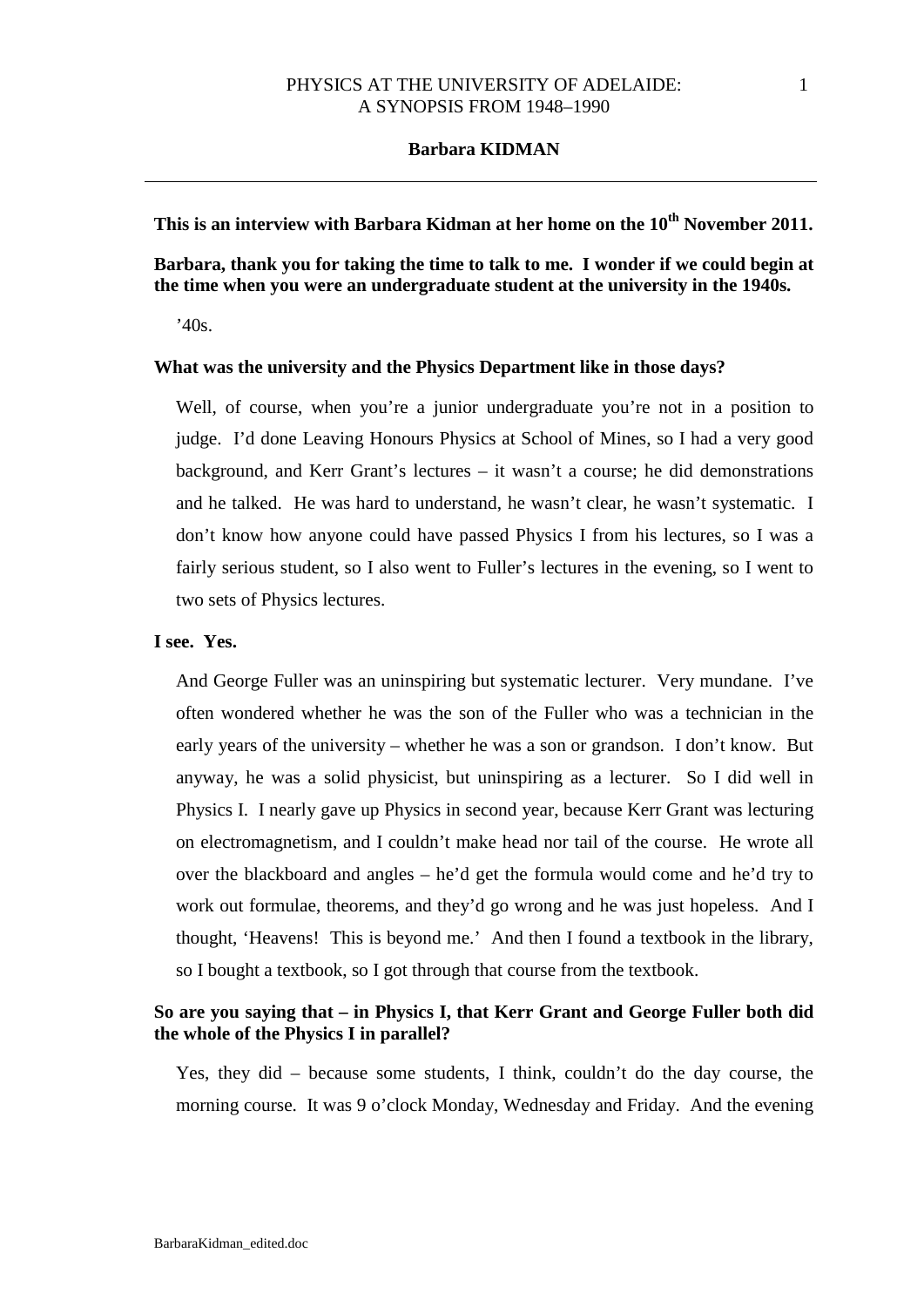|      |     |       | lecture, I can't remember whether they were 4 or 5 in the evening. So yes, they just |    |           |
|------|-----|-------|--------------------------------------------------------------------------------------|----|-----------|
| gave | the | whole | course                                                                               | 1n | parallel. |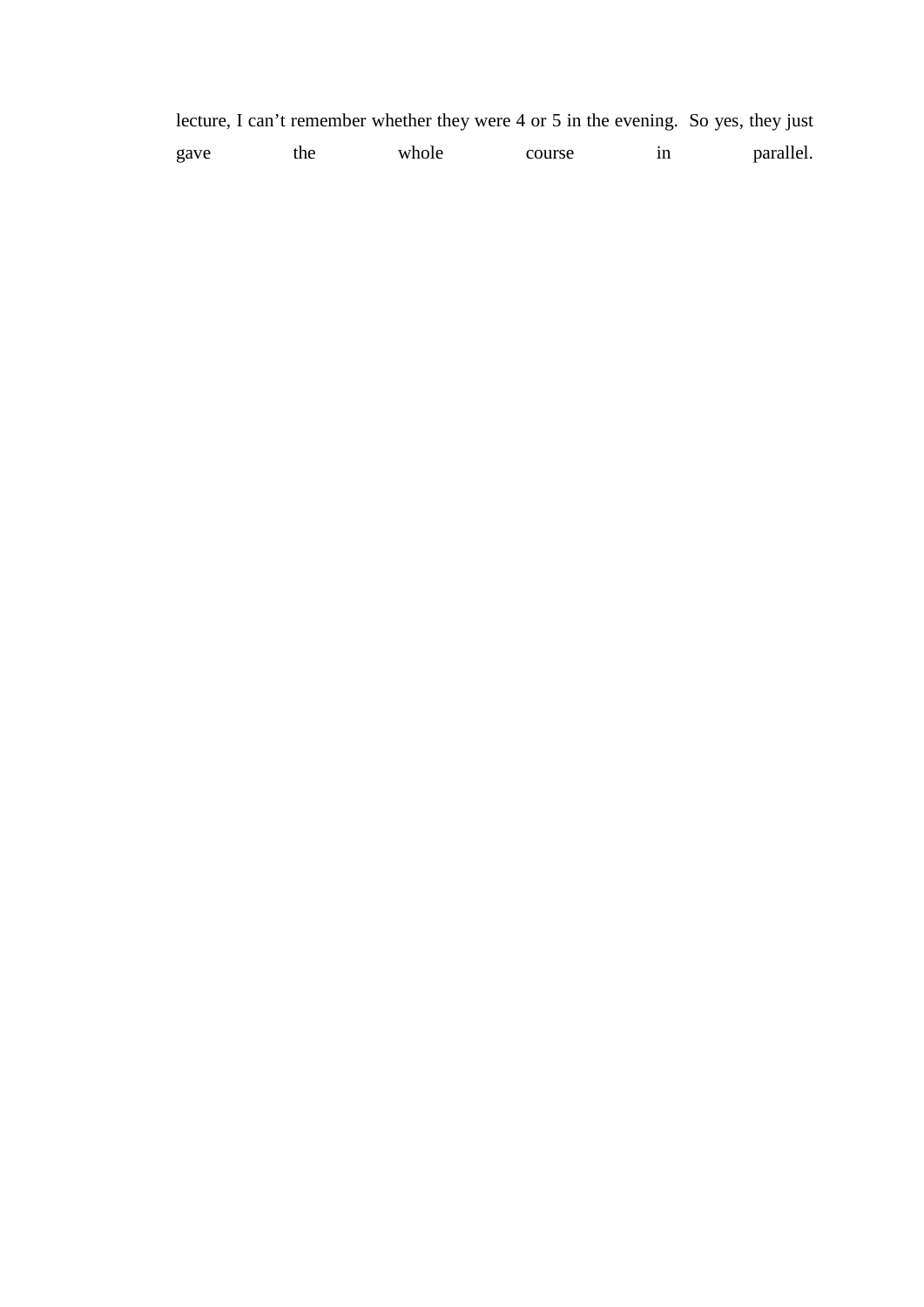#### **And then Physics II you had other lecturers?**

In Physics II there were various lecturers. I mean, Dr Burdon lectured part of it and Kerr Grant lectured part of it. I mean, Burdon was terribly out of date. I discovered he was out of date because – well, first of all, he couldn't do – he was no good on some of the mathematics, his maths was appalling; and he talked about 'cosmic rays'. Now, I wrote a paper for the science journal on cosmic rays and, of course, discovered that what Burdon was telling us was wrong and it was out of date, and so – I mean, he was a nice chap. His area was surface tension, and of course he was an expert on that –

### **Yes.**

– but he hadn't kept up. He was out of touch. But, I mean, he was a sensible man. And so, somehow or other, we got through Physics II. (laughs) I had a lot of competition because the ex-servicemen were back and they all worked very hard – the likes of Harry Medlin and his friends, and Ren Keats – and also I was with David Sutton throughout my undergraduate career. You probably know him. He became a lecturer.

#### **Yes.**

And he was my Physics practical partner, so I was very lucky to have him. Because I was the only girl in Physics II and I was the only girl in Physics III.

#### **And in honours.**

And in honours. It was very, very difficult – I felt the undergraduate course was very poorly taught; all the courses were poorly taught, really; and I think in third year we might have had one of the Smiths in. We had some outside lecturers for some things, so that made a difference. But I got credits in all these subjects. I don't know how I managed to.

# **Did you ever sense, when you were a student, that the courses were out of date, or was that a retrospective – – –?**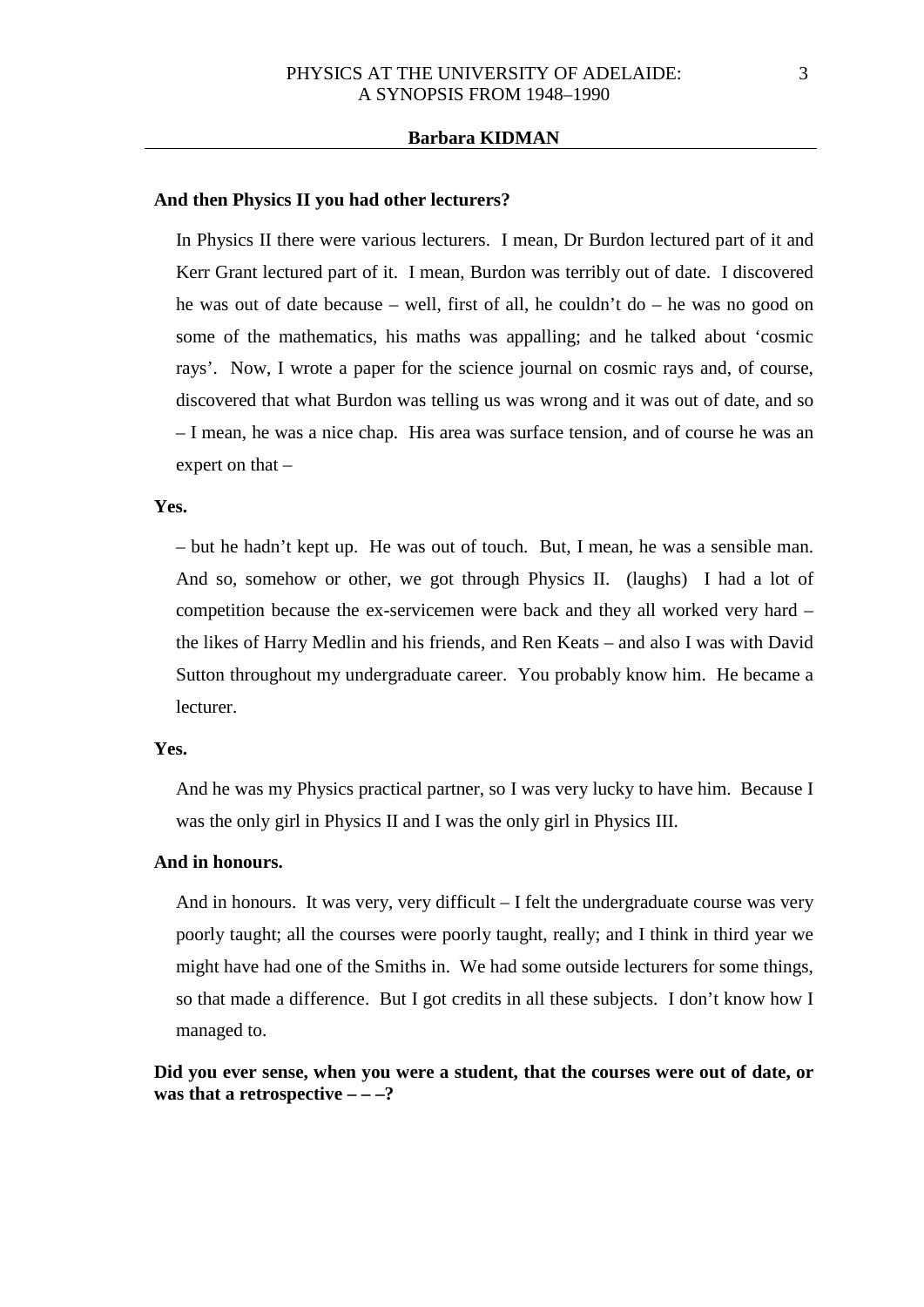Well, I did from Burdon. That made me realise they were out of date, because anything on modern physics was out of date. In honours, basically the course was the textbook Joos and that was very mathematical and very difficult, too. It used tensors and  $---$ .

## **So who lectured that?**

Well, parts of it Kerr Grant did. I mean, it was difficult. Burdon, I don't think Burdon gave us any lecture. I'd have to  $-$  I've forgotten who lectured the course. I mean, basically, we studied Joos ourselves, and the exam was based on that, and I don't know who marked the papers. I think they all – I think Burdon and probably Kerr Grant marked the papers; but, I mean, they divided – some of us got first-class honours and some didn't.

# **Did you do a project in honours, a research project?**

Yes, I did. I did. Well, it's hardly -

## **Hardly a research project?**

– research, but it was a project. It was an important part of the course. I think it probably counted for about a third. I'm not sure. But Burdon gave me – Kerr Grant wasn't there in February, when we went back, and Burdon gave me a project on surface tension, on which I'd made very little progress. When Kerr Grant came back he changed all the projects and he gave me a project on cosmic rays, which turned out to be a wonderful thing. It was a fairly tedious practical – I had to spend hours peering down a microscope looking at slides – but they sent me to Melbourne, because they were doing research on cosmic rays at the University of Melbourne, and so that was a very good experience to go there and realise that people were actively doing research in the field. And so I haven't got – I suppose we wrote it up; I haven't kept it. I don't know.

## **Burdon did some quite well-known research on the surface tension of mercury.**

Yes.

## **Was he doing that at that time?**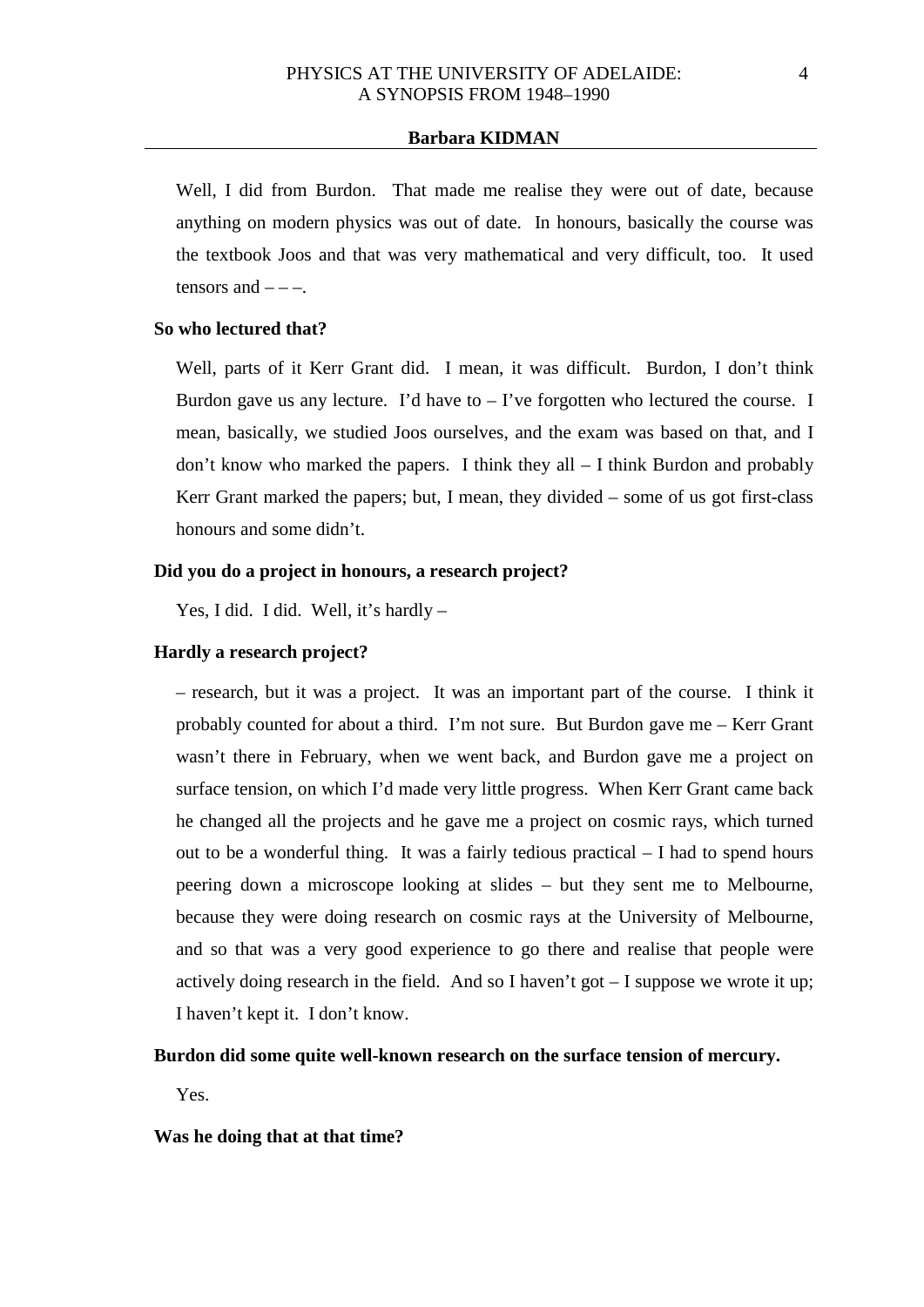No, no. He wasn't active in research.

# **Did you have any sense that there was any research happening in the department at that time?**

I don't think there was any. I mean, I don't think Kerr Grant ever *did* any research, and I was aware that Burdon had done the work on surface tension, but of course it's a very minor part of the course – in fact, it's more often in physical chemistry. So I honestly don't think any research was being done in the department then. I mean, the same – there was no research being done in the Maths Department after Wilton left, until Schwerdfeger came.

#### **The Physics Building was built as a Physics and Engineering Building.**

That's right, yes.

# **Were the engineers still in that building in your time?**

No, no, no, no. They'd left.

# **Do you know when they left?**

I could look it up. I don't have it off my hat. It was about – I suppose it was at the end of the  $- I$  don't know when it was, because that first  $-$  the first Engineering Building, I think that was there then. You know, a lot of the Engineering Building was built during the War, at the end of the War, when the ex-servicemen came. But no, no  $-$  when we were there the whole building was the Physics Building, and I went to the university in 1945 and it was all Physics in '45.

#### **You were the first woman to do honours in Physics.**

I was, yes.

# **And you had as classmates Bob Crompton – – –.**

Yes. In honours, in honours, because he was a cadet and he'd done his third year earlier.

## **Yes. They did honours over two years. He and Graham Elford.**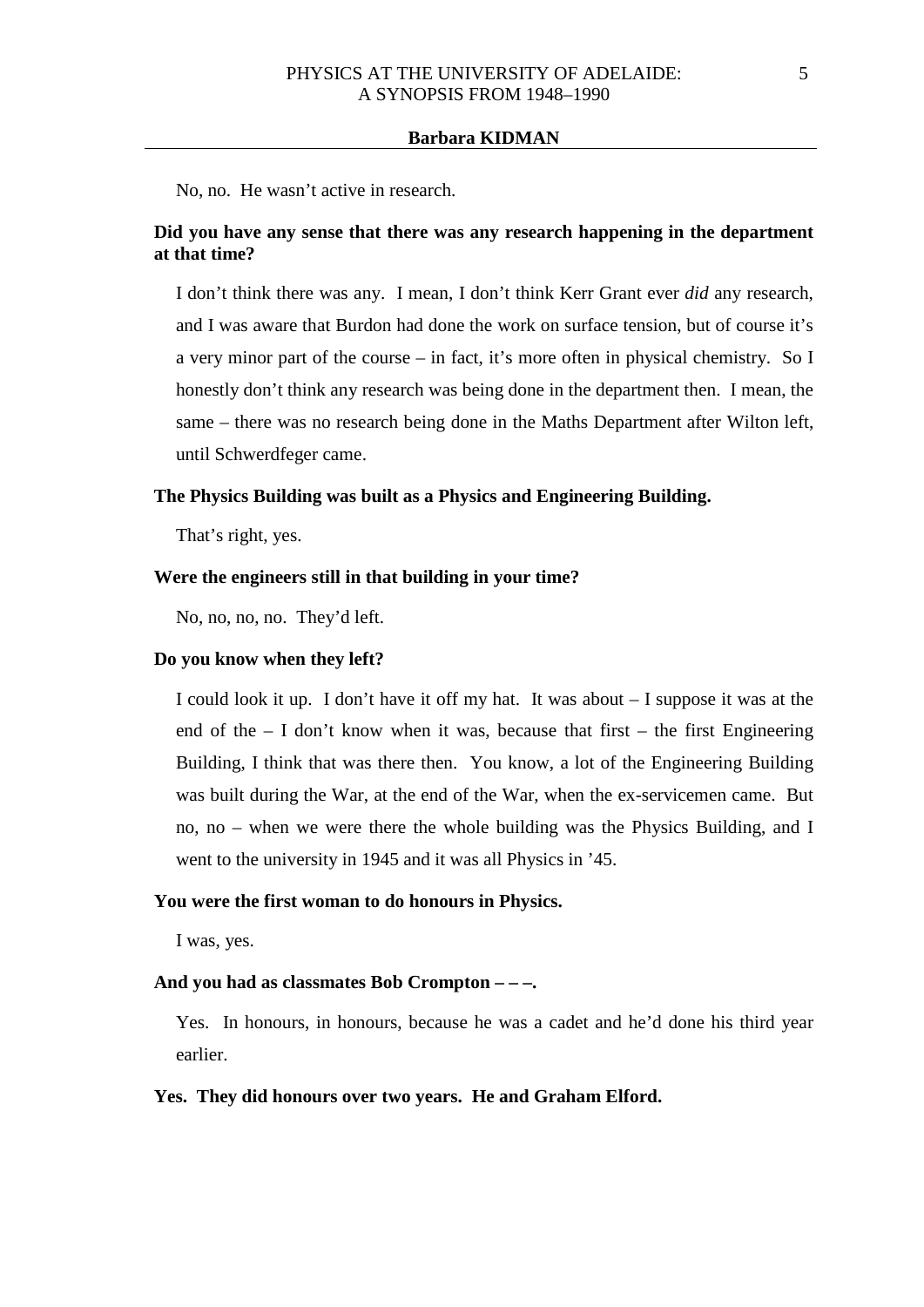Yes. They were in the class. Bob Fry was in the class. And we went through the list, actually. Bob rang me to get a list of the people and I looked it up. Several of them have died. The people who got firsts were Graham Elford, Bob Fry, David Sutton and me.

#### **Yes. And then there was a person, Canny?**

Yes.

## **Deland?**

Yes, Deland. He was – oh, he wasn't very bright, but he went overseas – and he died, subsequently, but he worked overseas in Canada.

# **Yes. And Spurr.**

Bob Spurr, yes.

### **So what did you do after honours?**

After honours I got a job in Oxford. I went to Oxford. I think I left before Christmas. Now, that happened because my husband-to-be, Ren Potts, had a Rhodes Scholarship and he was working in  $-$  he was in Oxford, and he met Kathleen Sargeantson[?], who was a mathematician at Somerville College, and the head of Somerville was Dame Janet Vaughan and she needed a physicist in her research group and they were very scarce in England. And she had the courage – she got references from Adelaide and she gave me the job on three months' trial. So I went to England and I got a job and worked in a group working on radioactive strontium, the biological effects of radioactive strontium. So that was a research group; I'd started doing research, real research.

### **Yes. Then you and Ren were married in Oxford?**

We were married two years later, yes. Yes. So it was a great experience, going to Oxford, because the work we were doing was research and we were in the Department of Pharmacology, and that was an incredibly active research department,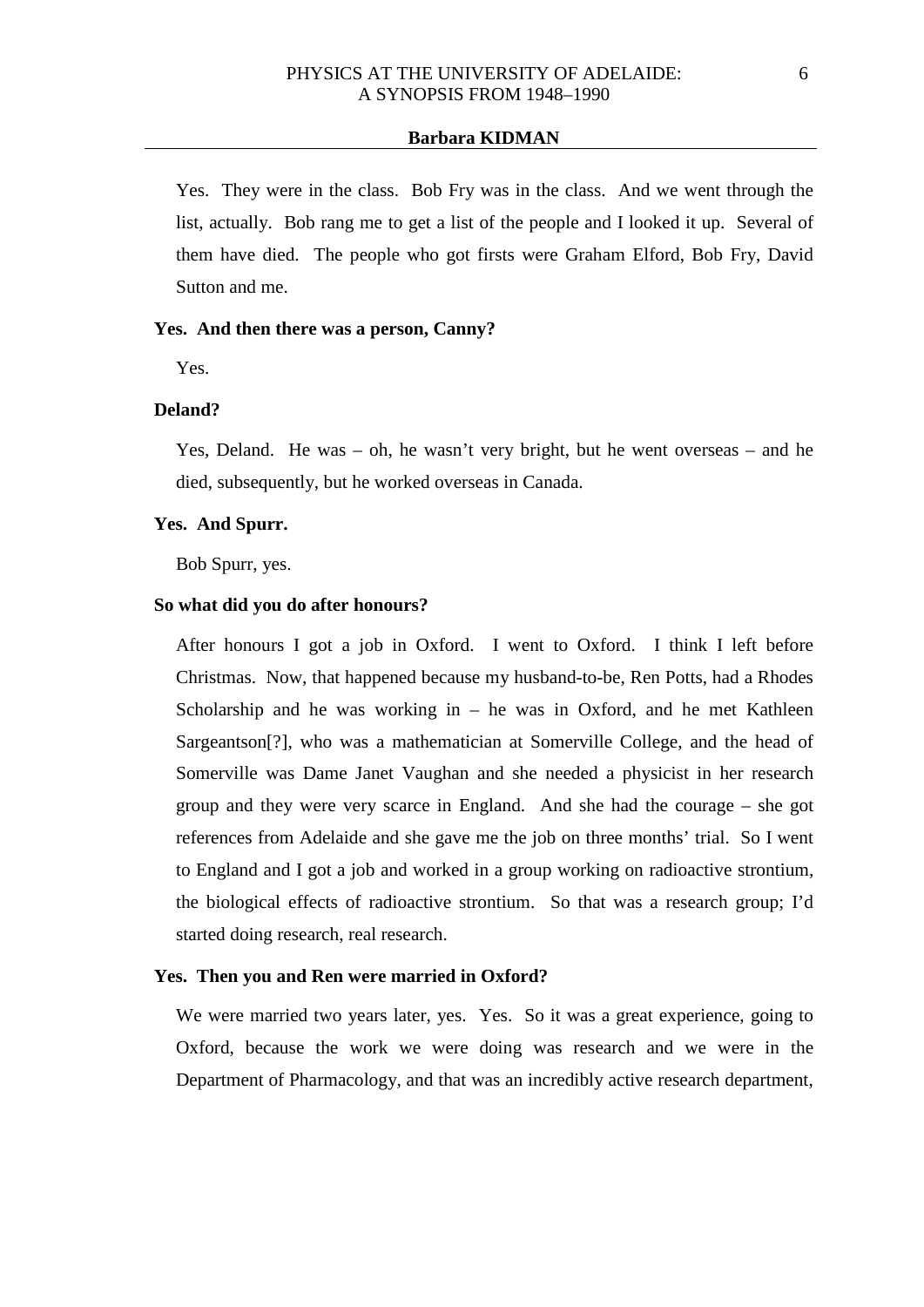so I was thrown in the deep end – you know, realised that universities were about research.

## **Different atmosphere altogether.**

Very different from what I'd had, yes.

## **Yes. So how long did you stay there?**

I was there for, well, getting on for three years. Two and a half years.

#### **Then Ren came back – – –.**

He got a job  $-$ 

## **In Adelaide.**

– in the Maths Department. It was very hard to get lectureships in England then, and we saw that Green, Bert Green, was coming back to Adelaide and he had a lectureship that was advertised, and so Ren applied for that because we figured – although we wanted to stay in England, we figured that if Bert had been at a university in England Ren would have jumped at working with him, so he thought he'd – he was then doing mathematical physics, and so he applied for the job in Adelaide not knowing that the job was sewn up.

#### **With Harry Messel?**

Yes. But the university offered him a lectureship in Maths, so he took it – in Applied Maths, and he took it, and he worked with Harry Messel for a while. So that's how we came back. And, of course, I chucked in *my* career to do that, because I was enrolled for an Oxford DPhil, and I wasn't prepared to stay behind. I would have had to stay for a year. So I came home. And that was when Tomlin got me a research grant in the Physics Department, so almost straight away I went back.

### So what year was that that you  $-\frac{2}{3}$

Well, we came back at the end of '51.

### **So you must have noticed a change in the department.**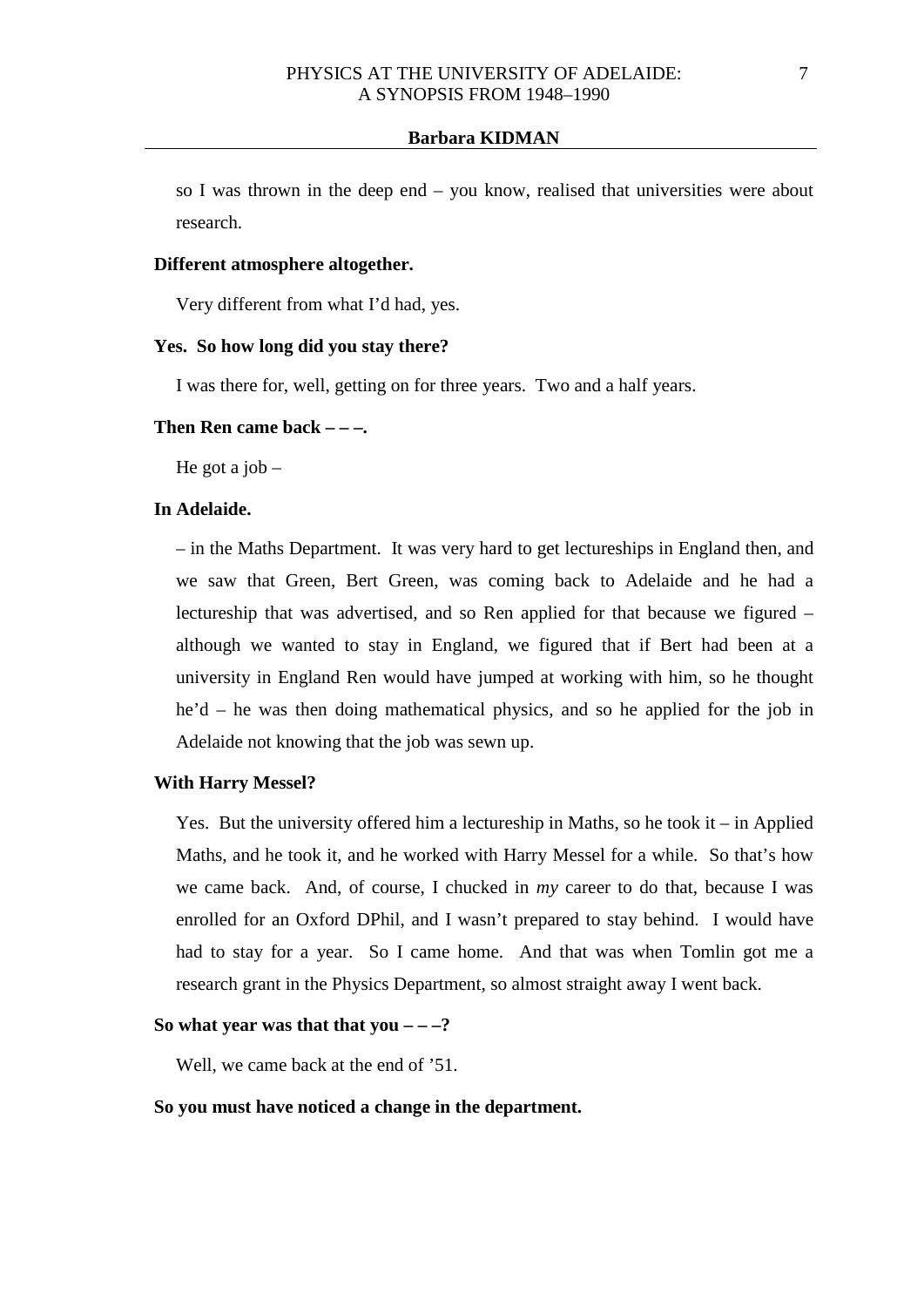Well, as soon as you went in there – because I was a changed person, because I knew all about research, and it was totally different. I mean, Huxley was a fairly strict disciplinarian. For example, he didn't let people whistle –

# **Oh.**

– in the corridor. (laughter) I always got on all right with him, but I didn't have much to do with him as a physicist. Of course, he was the boss. But Stan Tomlin was quite inexperienced as a supervisor then, but he was a very sound physicist and I respected him. I took his advice. Sometimes he was hard, but  $I$  – –.

## **Intimidating?**

Pardon?

# **Did you find him intimidating at all?**

No, he wasn't intimidating, not at all. Not like Huxley, no. He was a quiet man and not really  $-$  I suppose he was assertive, but not ostentatiously assertive, and he  $-$  I mean, he had a lot of students. There were a lot of us. It was all very crowded, really. All the research students, there were four of us in one room – you know, you had desks in the room.

#### **Who were they?**

They were Harry Medlin, Murray Andrews, me and Elizabeth – can't think what her name was. She married after. I'll think of it in a minute. She did a master's in – she was really a biochemist, but she did her master's on using, you know, physical instrumentation. [Elizabeth Irving/Waugh?] And Harry was working on the X-rays, and what was Murray doing? And then we had – there were two laboratories that we had, and they were pretty crowded, too, with people working in them. It was all pretty crowded. And over the way were Huxley's group, which had Barbara Possingham – you're going to see her  $---?$ 

# **Yes, I will.**

Yes. Barbara Possingham and Bob Crompton.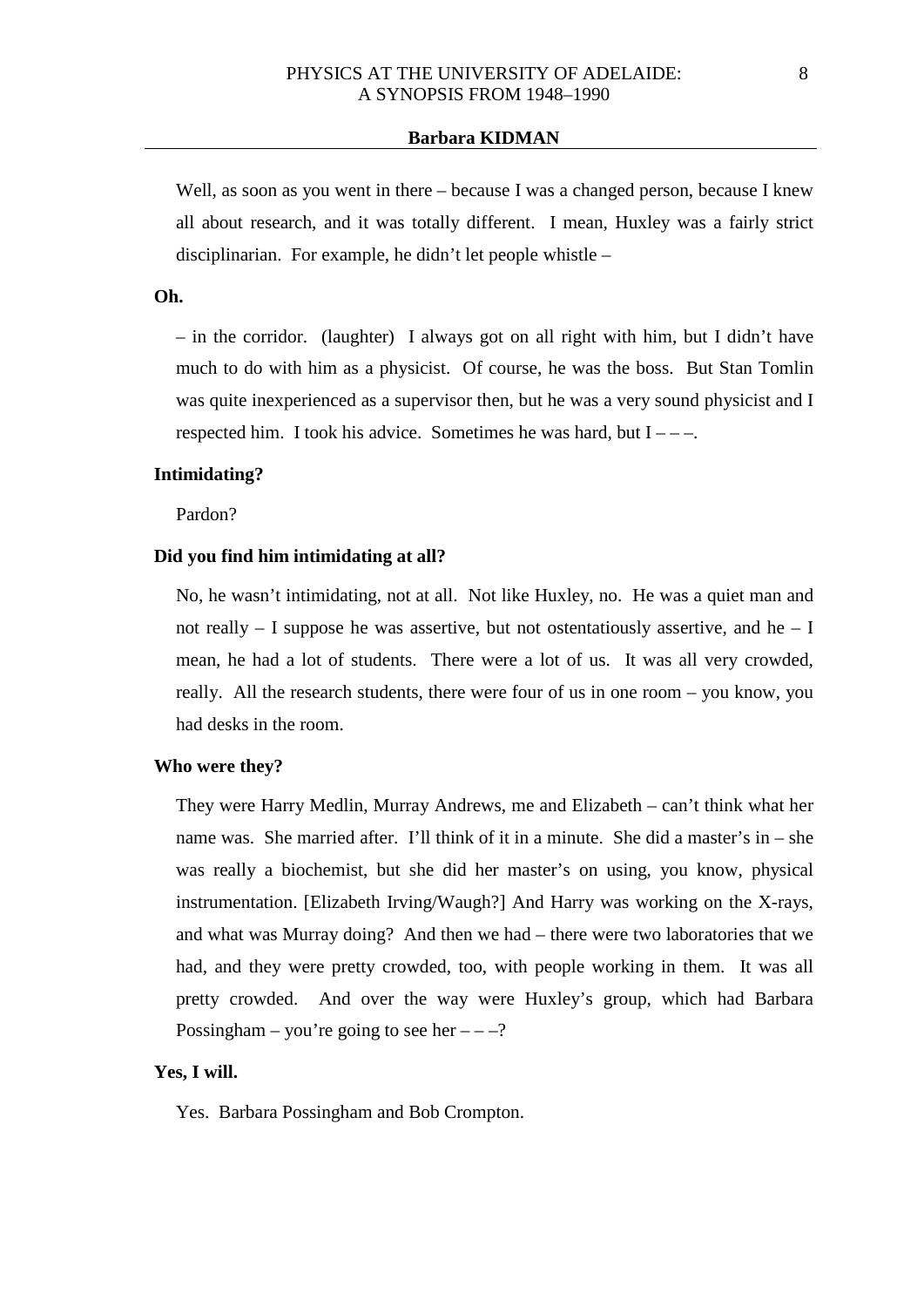**Yes.**

And so, on that group over there, they were working on the slow electron stuff. So what I did was really hard, basic laboratory work. Just the mind boggles at the basic things. I had to use glass knives for cutting sections – this was for things in the electron microscope.

### **Yes. So electron microscopy was your field?**

Yes, it was. And the cutting with glass knives, I used to just get a sheet of glass, use a knife-cutter, and then look at them under the microscope to pick the ones that were sharp. It was just mind-boggling. No-one would do anything as basic as that now.

# **How did you learn these techniques? Did Stan Tomlin have them?**

He helped. He always had suggestions about technique. Some of them worked and some didn't. He was a helpful supervisor, because he was quite a practical man, you know, and he always had – like, some of the suggestions he made didn't work and some did, but he always had suggestions. He was working around, too, so we were sort of all there together, working together. There was someone else working on the electron microscope, and we all had to have our turn, and he was in charge of it.

# **Harry Medlin speaks as though he was more remote from Stan, as though the supervision was more at arm's length and he would have a weekly meeting. You sound as though your interaction was much more – – –.**

I was, because he was working in the same lab, really. I didn't have a weekly meeting with him. It might have been more remote with Harry. May have been the beginning it might have been a bit closer.

# **When was the electron microscope bought? Was that new when you were there?**

Yes. It had just come. I think it was there when I started. Yes, it was.

# **So when did you start?**

I started at the beginning of '52, and I forget when Stan came. He and Huxley had been there a little while when I came and they were sort of established.

#### **Yes. I think Huxley came in '49 and Stan in 1950.**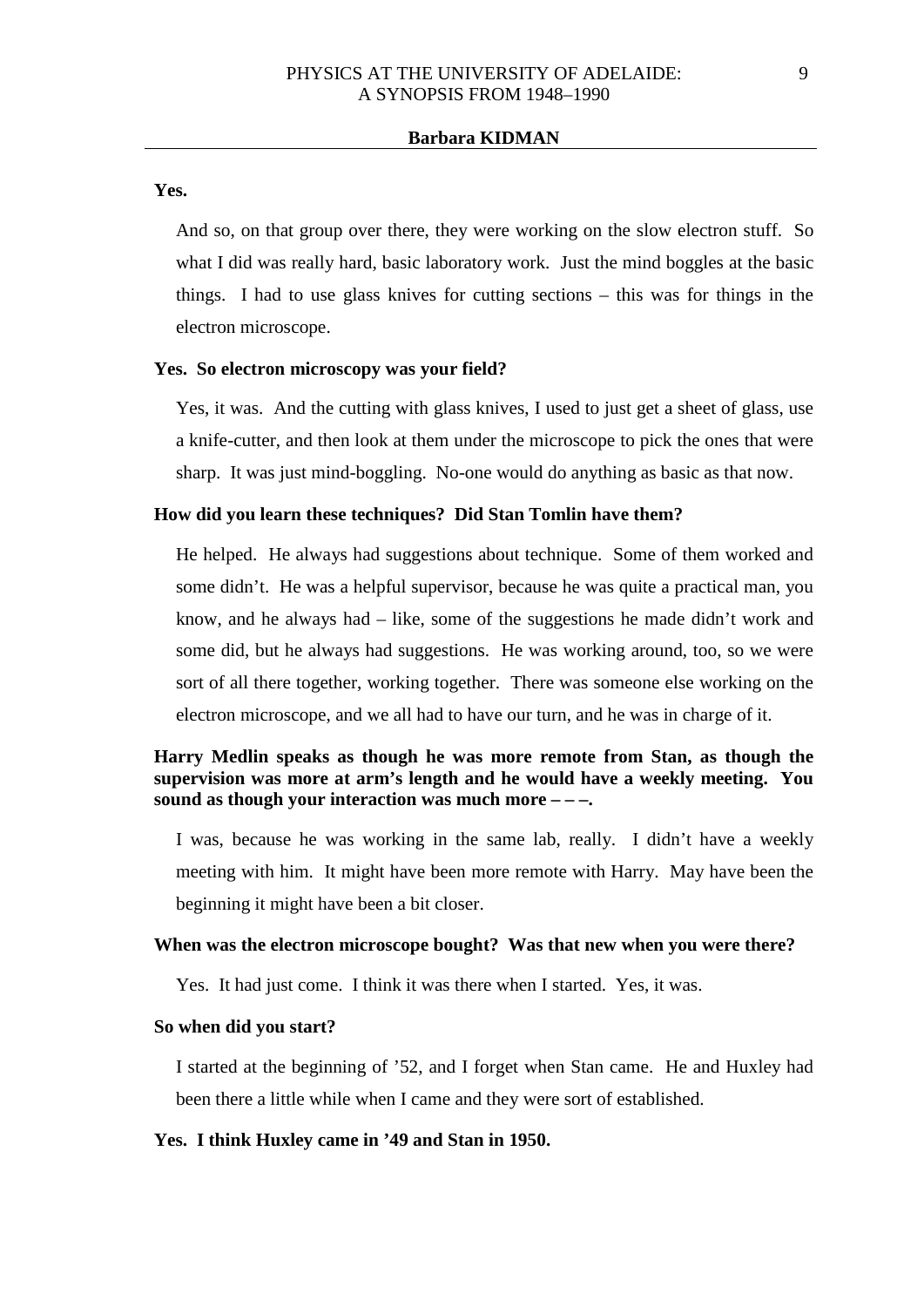Yes. So they were [established]. I mean, the department was just transformed. And there were the two active research groups, and I had the feeling that Stan was learning to supervise students. I went ahead and did my work and that sort of thing, but when – I don't think I had formal meetings with him very often in the beginning. Towards the end I had to, of course, when I was writing up.

But one thing that was slightly annoying is that the people from  $-$  now, was it Physiology? – one of the departments over in the Med School were using – other people were using our electron microscope, so that was a bit annoying, and I remember Huxley asked me to do some of the [preparation]. It was a complicated procedure. You used to have to – with these biological specimens, you had to put them in a vacuum and put a deposit on them, and it was quite a messy technique, and he asked me to do this for these people from Physiology because they couldn't do it. And I was very cross about it – but of course I had to do it – because I felt that it was irrelevant for me to be doing it for someone else, but I had to do it because Huxley virtually made me do it.

### **So what was your project?**

It was the structure of cilia. You know, it turned out to be very interesting, because the cilia have a very complex microstructure. And when we were working – I don't know where he got the idea of doing it; I mean, Stan just gave it to me as a project – and whether it was being done in London at the same time and he knew about that, I don't know. But the same thing happened to Harry: we were about sort of halfway through our project when we discovered that someone else had published a paper on it. You understand there was no communication then. You just were in isolation; you depended on getting articles from the library, from journals in the library. And so I just went ahead with my project, because that was only on one species. And so I worked on three different types of cilia from three different types of animals. That was a good idea of Stan's, I thought, to broaden the  $-$  –  $-$ . So we got the same structure in all these different [types].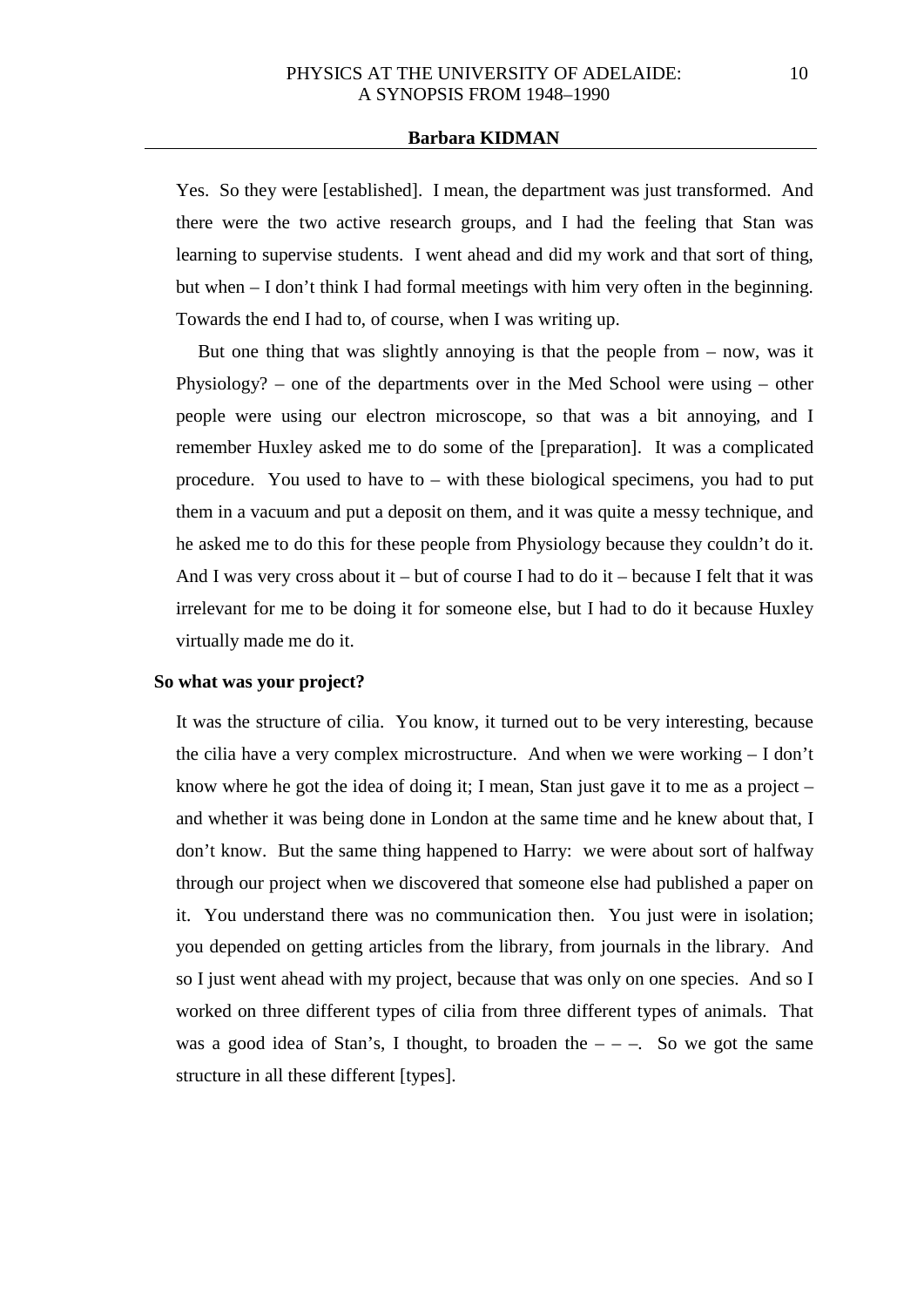# **Yes. So did Stan assign projects to all of the research students? I have the impression that Huxley's students were left to their own devices a lot and essentially chose their own projects.**

Well, yes, but Huxley – well, they were all working on this electron stuff. Barbara Possingham would be able to help you better.

# **Then there was Graham Elford. He talks about working on the meteor trails.**

That's right. I don't know how he got onto that, yes. Yes. He was in that group.

# **I think Huxley had put them onto radar observation of meteor trails, but the particular thing of making observations of upper-atmosphere winds was something that they came across – – –.**

Well, Stan definitely allocated my project, he definitely allocated Elizabeth's project. I think he allocated Harry's, to be honest, but I may be wrong, because no-one in the department had been doing anything with X-rays. But Stan was very interested in these sort of biological applications – you know, doing the structure of biological things. I don't know why he was very interested in that, but he was. And whether he'd got the idea – because they were working on it in London; whether he'd got the idea from there, I don't know. And, of course, that was where a lot of the original Xray work was done, too.

# **Was there any work on radio frequency physics happening at that time?**

Well, I can't tell you when that started. I've got very poor memory about the details, you know. Harry goes on about  $---$ . Because I moved, changed disciplines, my interest became focused on computing in later years, and so I sort of forgot physics, and I'm not sure when it started. I mean, my memory – Graham must have been working on whatever *he* was working on. David Sutton somehow or other got onto – he was working on sort of earthquakes and that sort of thing.

# **Yes. I think that was a bit later, in the International Geophysical Year. I think that was about the time.**

Was it? Yes. Yes, I don't know how he started. And because the slow electron group were near us, I used to often see them.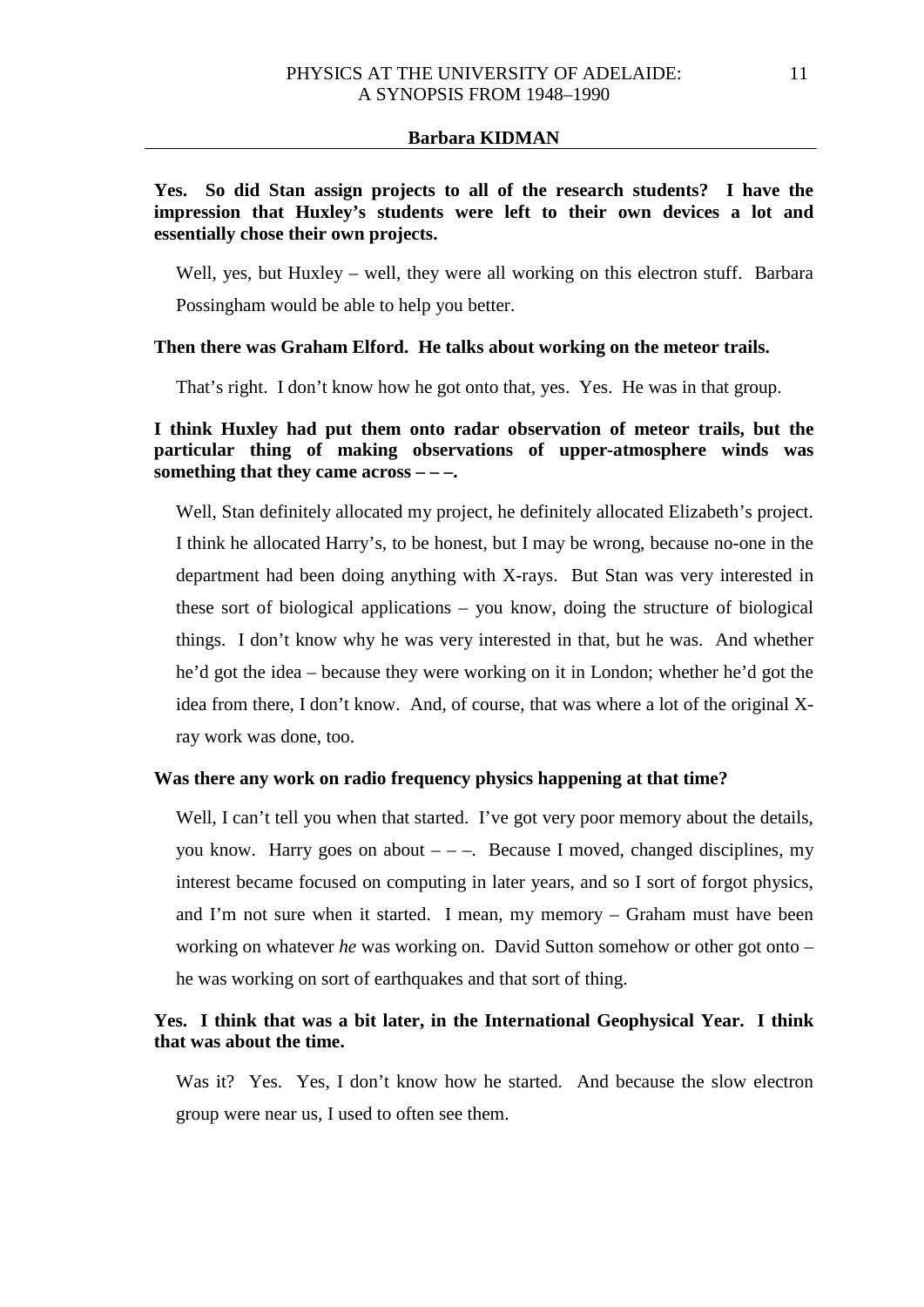# **The other thing that came to be pursued in Stan's lab was the physics of thin films, the optical properties of thin films. Was there anything in that line happening?**

When was that? That wasn't in my time, I don't think. Worthington was there then. He was another person who shared our work, by the way. He was another one of these X-ray people.

# **Were there honours students in the lab then?**

Not in our lab, no. Whether the honours students – well, I don't know what projects they had. There weren't nearly as  ${\text{[many]}} - -$ .

# **I'm just wondering when the practice of honours students doing a real research project began.**

Well, do they do a real research project?

## **Well, in the sense that later, at least, they became associated with a research group.**

Yes. Well, I would have thought my honours project was bordering on being a research project, this one on cosmic rays, thanks to the visit to Melbourne. But, I mean, I didn't do any research. I didn't have much luck with it, really. But I don't know. I can't answer that.

# **I seem to remember that Graham – – –.**

We had an extraordinarily large honours class.

### **In your year, yes.**

Yes. There were 10, I think. I thought there were 10 and I counted nine, later.

# **(counts) Yes, there were nine on this list.**

Yes. I think that one of the people who did it the following year was in our year.

## **Oh, somebody doing it over two years.**

Yes.

**Yes.**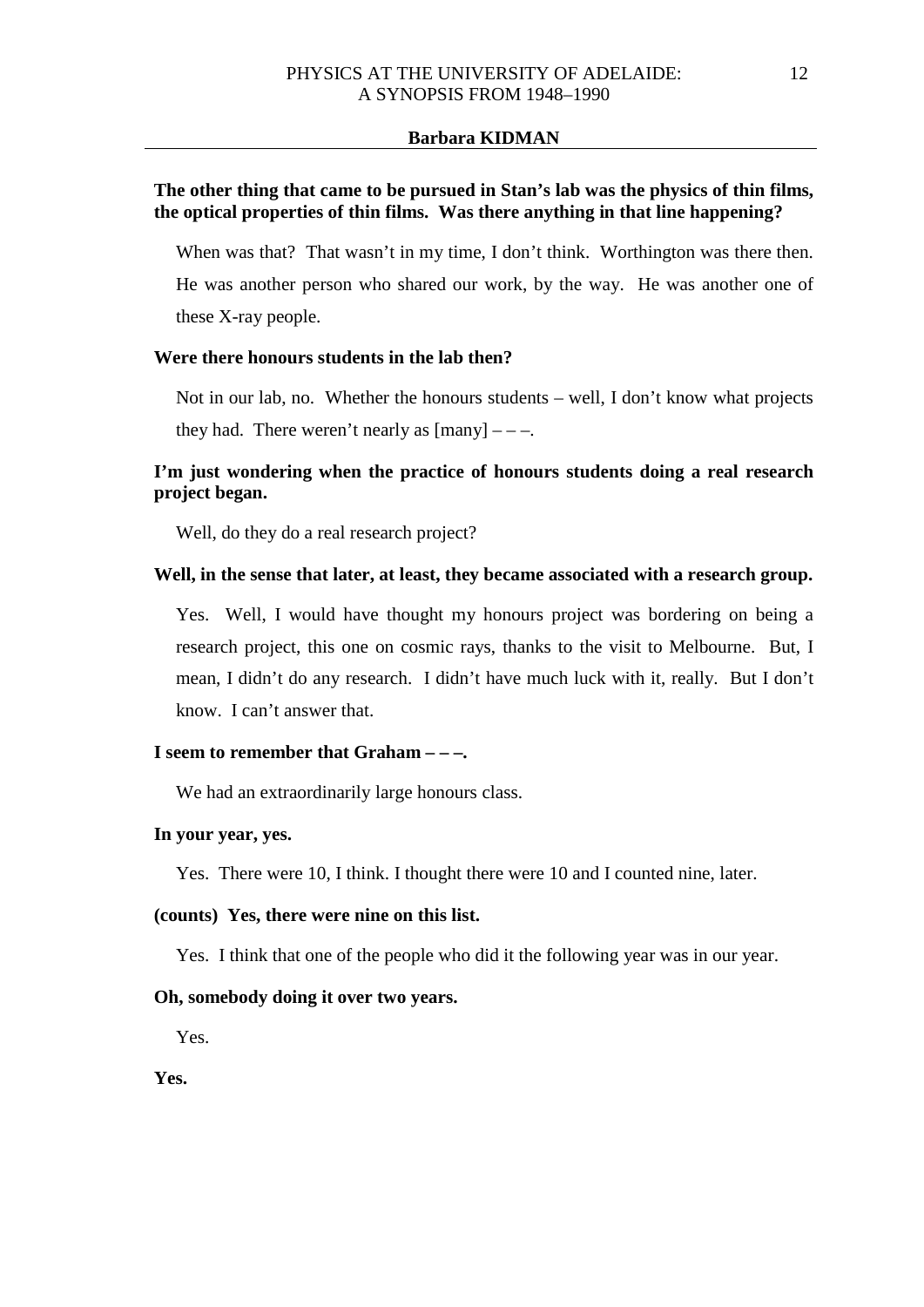So there were 10 of us. And, of course, we had those famous – you've probably heard about them – the German classes with Kerr Grant in honours.

# **No.**

Haven't you?

#### **No.**

Every – now, how often was it? – once a week at 9 o'clock you went into his office and had a German – you had to prove that you had a reading knowledge of German, because he believed that German was the scientific language, of course. Turned out to be wrong. But it was just a hoot. It wasn't serious. You know, he tried to teach us some German and he didn't. But we all were given a paper to translate, a German paper that we had to translate. That was our assessment. And I had a long, very difficult paper to translate, and it was mainly difficult because of these long German sentences. I had done a little bit of German at school, so I had that advantage; but, I mean, it was a lot of work learning it and I didn't really learn to read German very well. We used to go into this room and there was a big couch, about four people could sit on it, and there was always great competition to get a seat on this couch; otherwise, you had to sit on a chair. I was talking to Bob Crompton about it recently.

# **What are your memories of Huxley at that time and his impact on the whole department?**

Well, I think he – I told you he was strict, but I mean he changed the atmosphere in the department. And he was very much in charge of the department. I mean, because he wasn't my supervisor I didn't have a terrific lot to do with him. I almost had more to do with him in later years. But he was a friendly enough man and he used to have these end-of-year parties for the department. I don't know what he was like as a lecturer. I never went to any of his lectures.

### **I had him as a lecturer in Physics I.**

Did you?

# **But that was his last year.**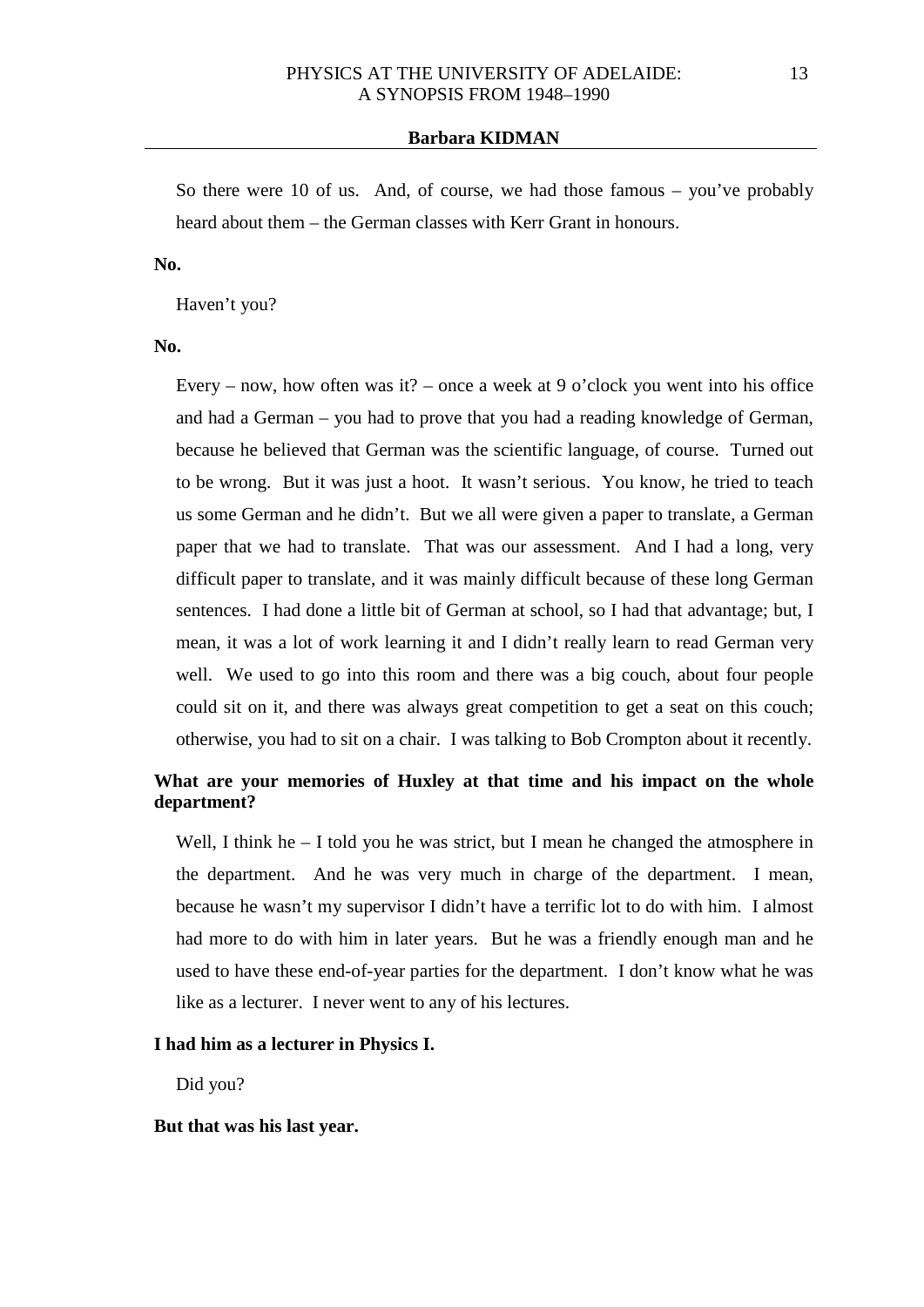Was he any good?

## **I think I learnt some electromagnetism that year.**

From him – yes.

### **Then he left at the end of that year.**

He was fairly strict. But, I mean, he did a good job. He got the Physics Department on its feet.

# **Yes.**

See, I mean, Physics – I think the War affected the university a lot. Everyone went to sleep during the War, at the university. And there'd been the Bragg era and then unfortunately Kerr Grant wasn't a good appointment. Although he has a great reputation as a character, I didn't respect him as a physicist at all.

# **Was there a sense of departmental community in Huxley's time?**

I think there was.

## **Was there a tearoom – did people meet for morning tea?**

Yes, there was a tearoom, I think. It was very strong, that sense. And the mathematical physicists came to the tearoom, too. So I can't remember whether the honours students came. Surely they must have – no, there was. There was a lot of opportunity to talk to other people in the department.

# **Were you very aware of the mathematical physicists at the time?**

I was, yes.

# **I suppose Ren was working with them.**

Well, that was partly why, because I knew them socially  $-$  I knew them all socially,

so that made a difference, yes.

**What were the relationships like? Over the years, as time went along, there was a bit of a triangle between Physics, Mathematical Physics and Mathematics. What was it like then?**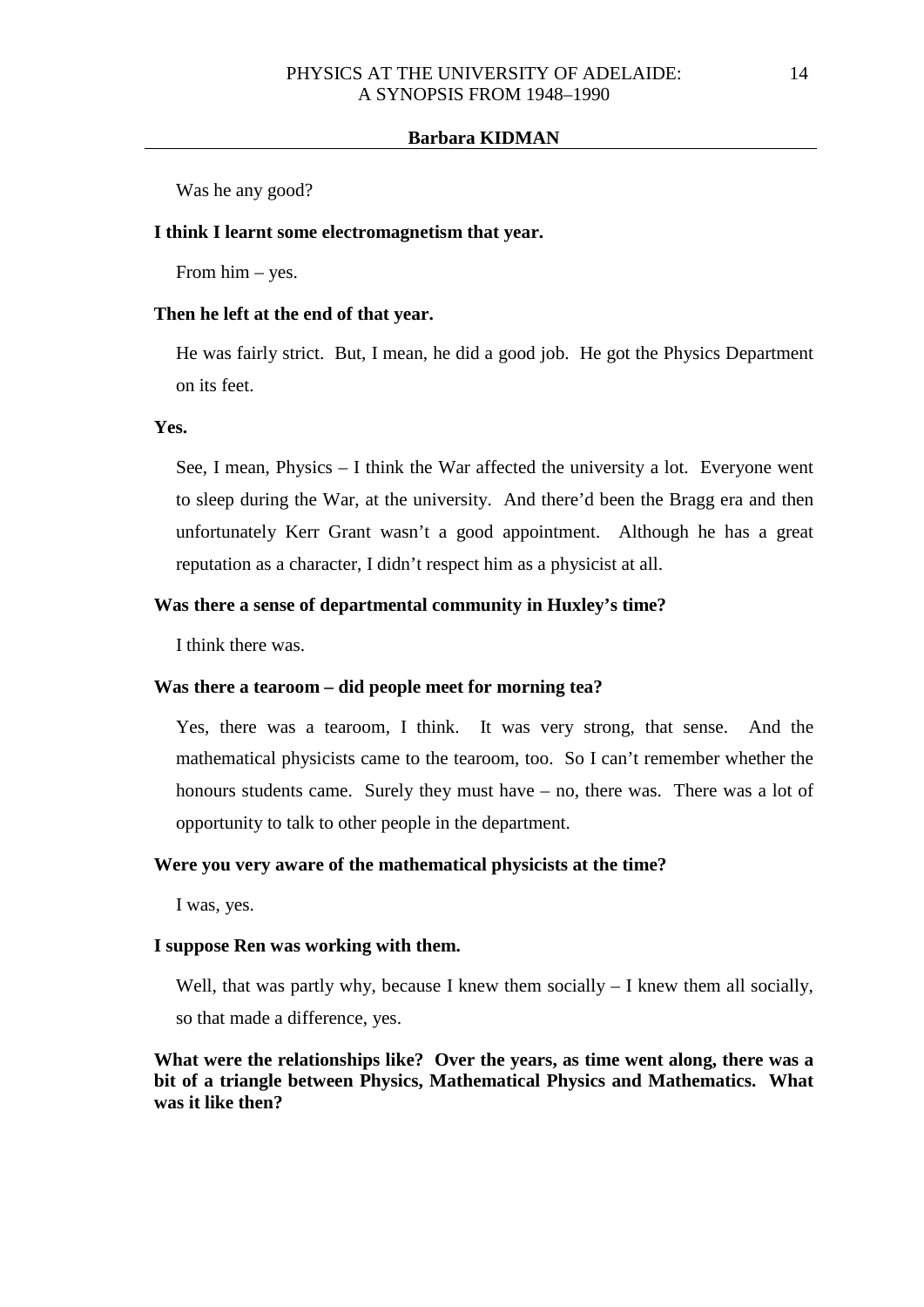Well, when I was doing my PhD I was unaware of any. They did seem to be a sort of community group. Of course, when computing came there was a rift because when computing tried to introduce courses into the science curriculum there was a lot of opposition to it. It was a real struggle to have the courses accepted, because there weren't many students doing Physics, you know, third-year Physics and Mathematical Physics. There weren't many students, and everyone was afraid that their students would be taken away by computing because it was so popular. So when I was a lecturer I was very aware of a conflict with Physics and  $---$ . See, Physics had an established place in the curriculum. I mean, it was always a compulsory subject. I don't suppose it is now, is it?

# **No, I don't think there are any compulsory subjects.**

No. (laughter) But when I was lecturing Physics was a compulsory subject. But Mathematical Physics didn't have a place, you know.

# **Yes, I think they found it difficult to establish a place –**

Yes.

**– and then there was a time, I think, when Physics felt that Mathematical Physics were taking their best students.**

Yes, yes, yes.

# **So what did you do when – you and Barbara Possingham were the first women to get PhDs.**

Get PhDs, yes.

# **In '56.**

Well, what happened – well, I did it '52, '53, '54 I did my work. And then I went overseas in '55 with Ren and so I wasn't working, and I actually got my award in '56. I think Barbara was behind me, because she was in the department when I was working there, but she was behind me, and so hers wouldn't have had the delay that mine had.

# **They were both awarded in '56.**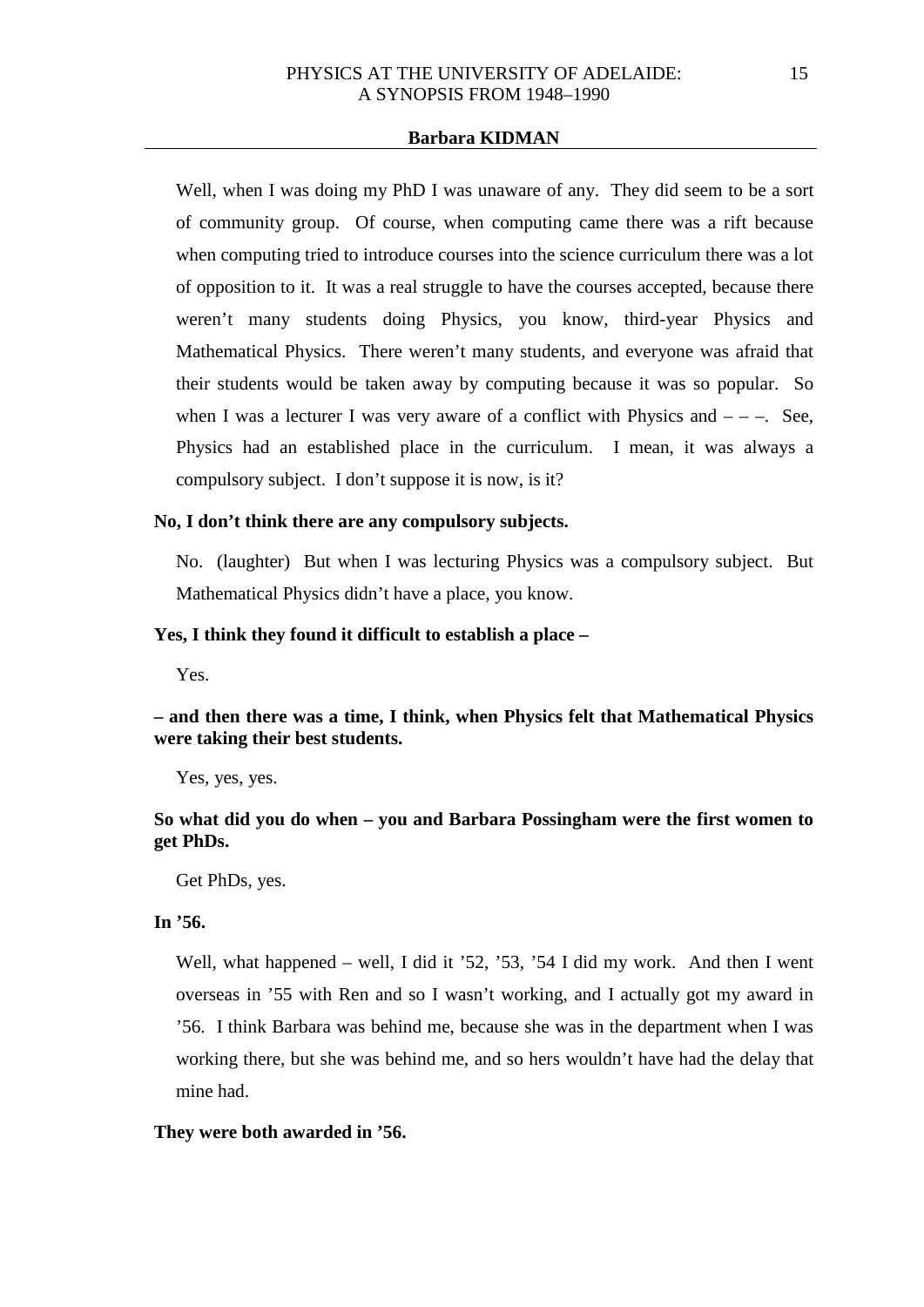Yes. There hadn't been many PhDs at all awarded before that.

#### **No. Well, the first one was '54, I think.**

Was it? Yes, yes. And we only believed we were the first because Barbara went through all the names and there didn't seem to be (laughs) anyone else who was a woman, because they didn't actually record that you were a woman. But the Physics Institute gave us this plaque – I don't know whether you've heard about that.

## **Yes.**

That was very nice of them, really, I thought. And, of course, this – it was John Prescott who initiated it. And, of course, there I've got 'Barbara Potts', because when I did my PhD I was still being called Barbara Potts at the university.

## **That's nice.**

It is. Well, it was very nice of them. Nothing like that's ever happened to me before. And I was very pleased to meet Tanya Monro.

### **Oh, yes.**

She's a fantastic person.

#### **She's a dynamo.**

Isn't she? Yes. So I thought she was an undergraduate when we had dinner first, before this meeting. (laughter) I thought she was an [undergraduate]. Discovered she was a professor. Oh, she's amazing, yes.

## **So what did you do then, when you finished your PhD?**

Well, then I came back and I had a research grant, still working on the electron microscope ..... ..... ..... I was working with some bacteria – Stan, something he wanted done. But I didn't stick with it. I was expecting a baby and my husband didn't want me to go on working, so I gave up. I just gave up working. So that was the end of that era, and I didn't do much in the way of work until I took up some demonstrating. I became a physics demonstrator, just part-time. And I think that experience cured me of physics, because I was demonstrating the same experiments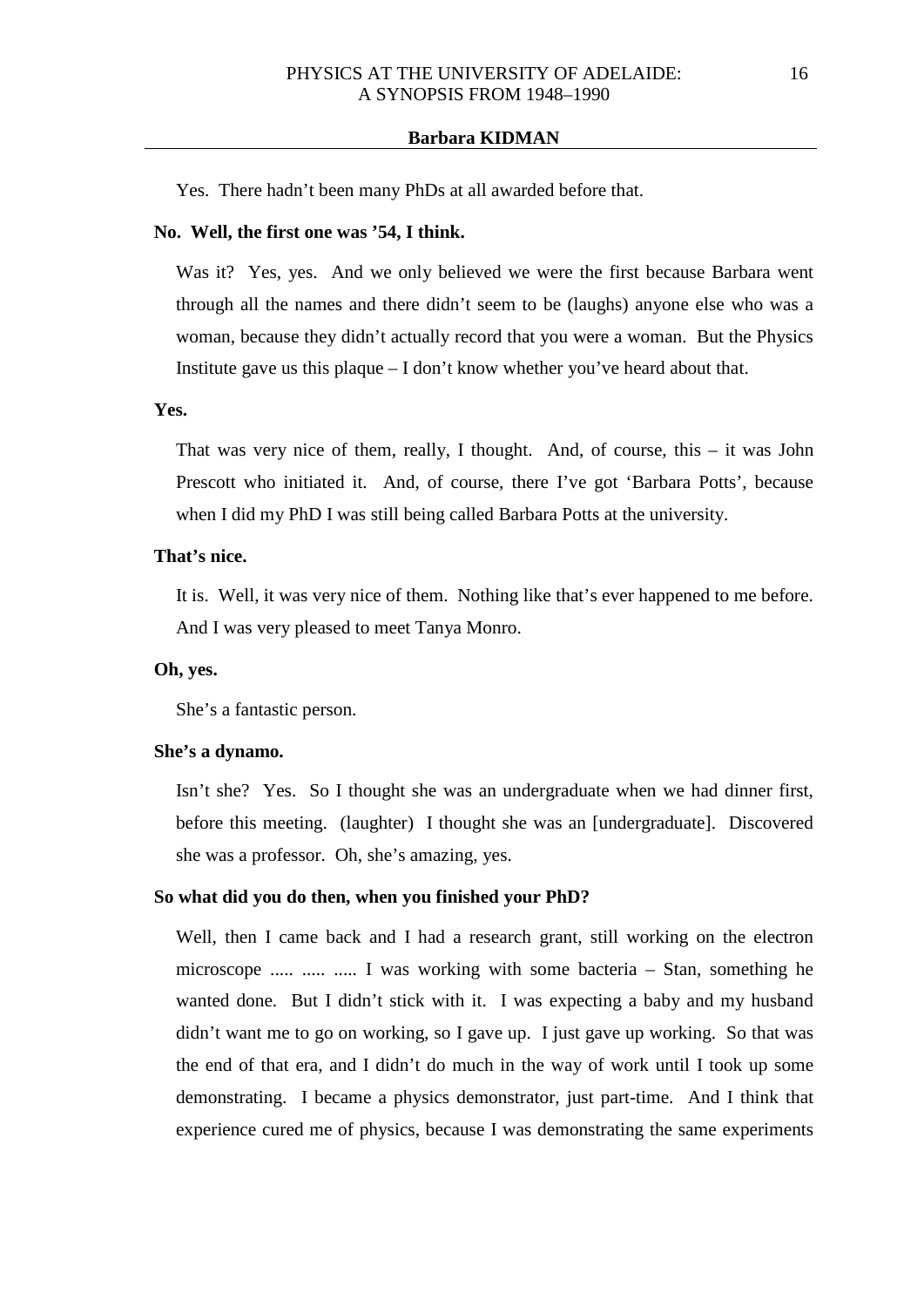that I had done in first year as an undergraduate, and I couldn't believe that I was doing the same. So that was – I'm sure they gradually changed the experiments, but I thought, 'Heavens!' You know, it's a funny world when  $---$ .

# **Slowly. Well, when I was – would have been Physics II in 1960, George Fuller was still running the Physics II lab, and I'm sure many of those experiments were the same as the ones you did.**

Were still the same, yes. Yes.

# **Did you have any sense of the impact that both Huxley and Stan Tomlin had on the curriculum, the undergraduate curriculum? Were you aware of that?**

I know that Stan had an influence on it. I'm sure Huxley would have, too. But, I mean, I didn't go to any undergraduate lectures.

# **No. Stan would have brought some expertise in quantum mechanics, for example.**

Yes. Well, I don't know whether he really *was* an expert, but he did set himself up as an expert in that.

# **Compared to what preceded him – – –.**

Yes. Yes. Yes. He did get interested in that. I was aware of that.

# **And then Bert Green came, who – – –.**

Well, Bert Green came about the same time as I came, yes. He was there just a little bit before me.

# **Yes. A bit after Stan.**

Yes.

# **Bert Green really** *did* **bring expertise in quantum mechanics.**

Well, he did, but I wouldn't have thought it had much impact on the undergraduate courses. They did have courses, some undergraduate courses. But, I mean, he had a big impact on the research side – huge impact. Just a tragedy that that department disappeared.

# **Yes. That's quite a story, isn't it.**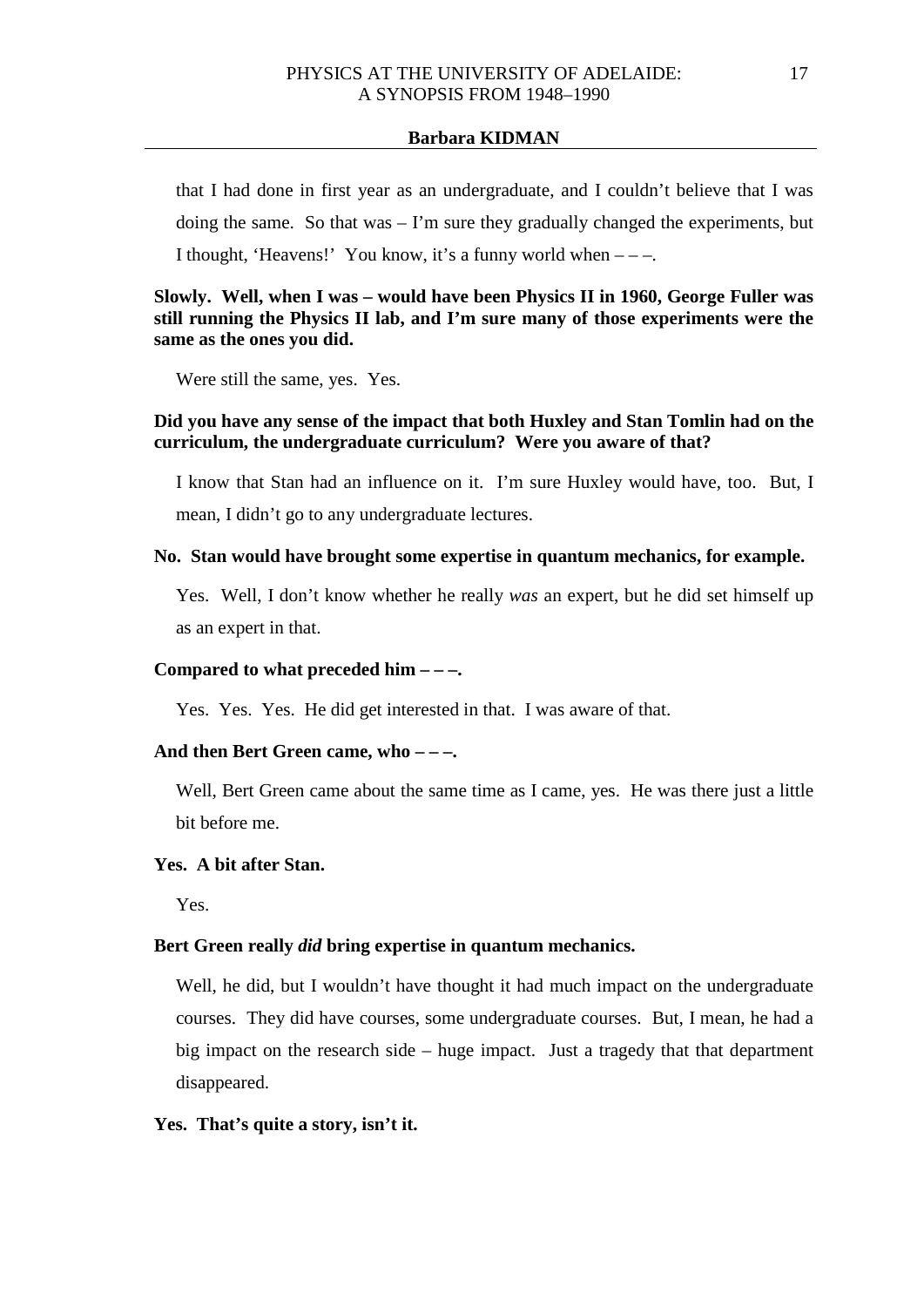Yes. And, of course, Harry Messel had such a huge impact in Sydney. He could have had that impact in South Australia with government support.

# **Do you think, with more support, he might not have left?**

I think he would have, because he was negotiating – he was trying to negotiate with the state government and with Rowe to have this research institute set up, but he couldn't get any support. And we had this chap  $-$  I've forgotten his name; he was a professor came over from Sydney, visiting – I don't know whether Huxley brought him – he was over there visiting, and he was in the department for a couple of months, I think, because I remember talking to him in the tearoom. And Harry talked to him, and he was the one that got Harry invited to go to Sydney. I mean, Harry was just good at getting support.

### **He was a real entrepreneur, wasn't he?**

Yes. Yes, he was.

### **So how did you get into computer science?**

Well, what happened was my younger daughter was going to start school and I'd been doing this demonstrating in Physics and I thought, 'I've got to do something.' And I was thinking – I'd read what was available, and I was thinking of doing statistics. I wanted to do something that I could do that didn't involve laboratory work, because I'd like to be able to do it at home, or partly at home. And, I mean, I'd done some statistics when Alan James was here, very active, and I was thinking of doing this postgraduate diploma in statistics. And Ren suggested to me that I do this postgraduate diploma in computing, which had just started. So I went to see the professor, whom I knew – knew personally – but I went to see him to ask him about doing the diploma, and he knew my background and what I'd been doing; he said, 'Oh, you don't want to do the diploma. I'll give you a job as a programmer.' I'd never done any programming. (laughter) And he was *desperate* for programmers and Ovenstone because he had to pay for the computer that he was getting. And so I just did a short sort of crash course in programming  $---$ .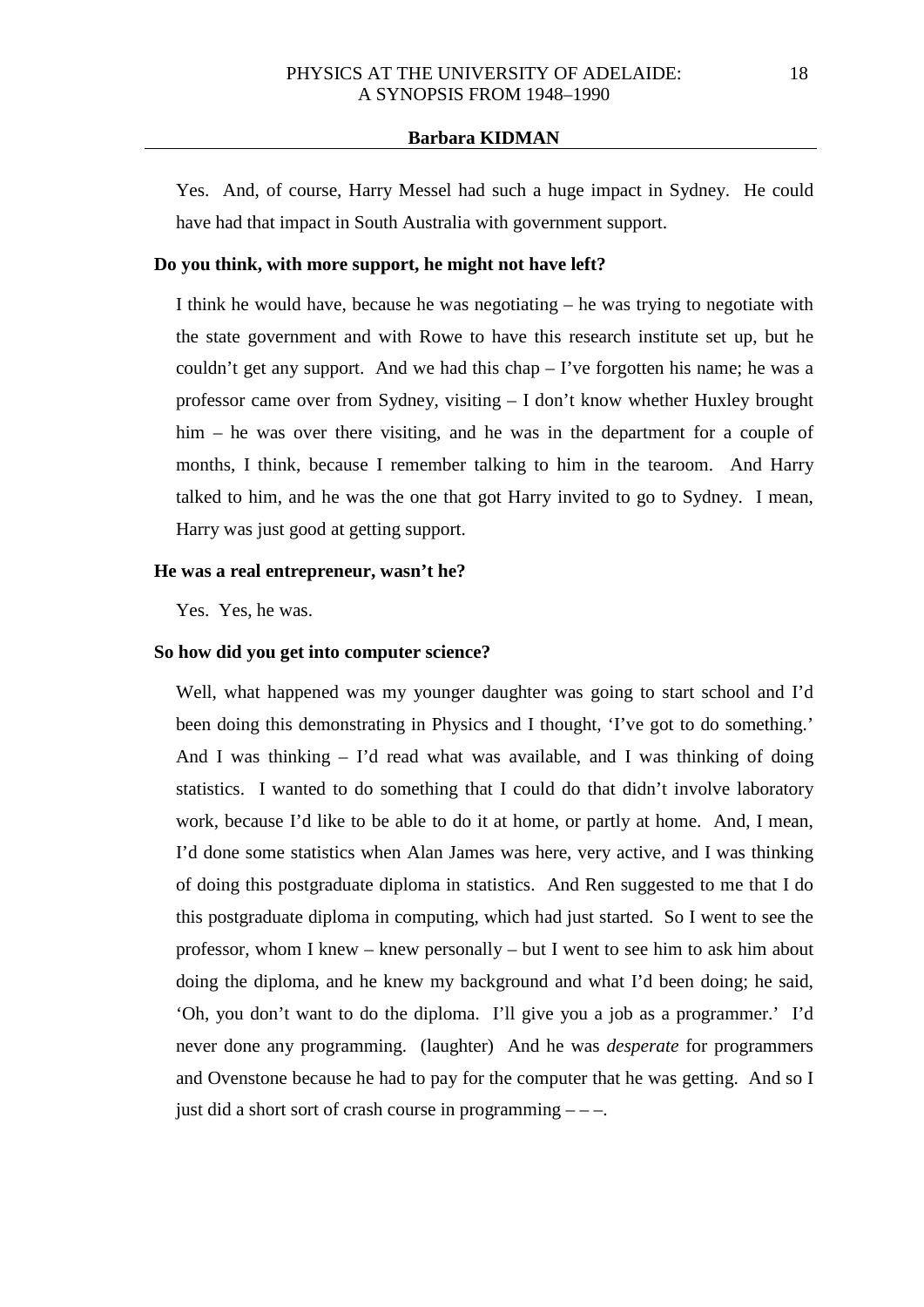#### **What language was that?**

Fortran.

# **Yes.**

And he gave me three projects to do, just sort of exercises. I did them, then I was employed. So I was a half-time programmer. So I was doing that, and in the middle of that we went over to Berkeley for a year, and I wasn't paid but I did some work in the computing centre in Berkeley. They had the same computer as we had here in Adelaide. And that was quite useful, because it was good to go somewhere else, see how they operated. And then I came back. And when the lectureship was – I didn't know it was hard to get lecturers; one of the lecturers left and they advertised the position. I thought, 'I might as well apply for it,' and – lo and behold! – I got it. I was very surprised. (laughs) So I think they were desperate. Of course, you understand, no-one had any qualifications in computing then, because there were no courses.

## **Yes. Computing Science as a discipline was still emerging.**

It hadn't really – no. Well, you see, they were teaching the postgraduate diploma and they were teaching some third-year units at that stage, at the time I came – well, the postgraduate diploma. While I was a programmer, they'd started putting these third-year units – you know, third year became unitised, and there were computing units in third year – and Ovenstone, everyone wanted to have the subject brought down to first-year level, but the faculty wouldn't allow a full first-year subject, so they had this compromise where there was a half-subject in Computing –

## **In 1H, yes.**

– and a half-subject in Stats. And so I was specifically employed to teach Computing 1H. That was my first – and launch it, because it hadn't been taught. So it was quite a big job, really. Ovenstone left and Nick Capon was temporarily in charge of the department, and he made me develop a curriculum and pass it through the departmental committee. And there were no proper textbooks and things, so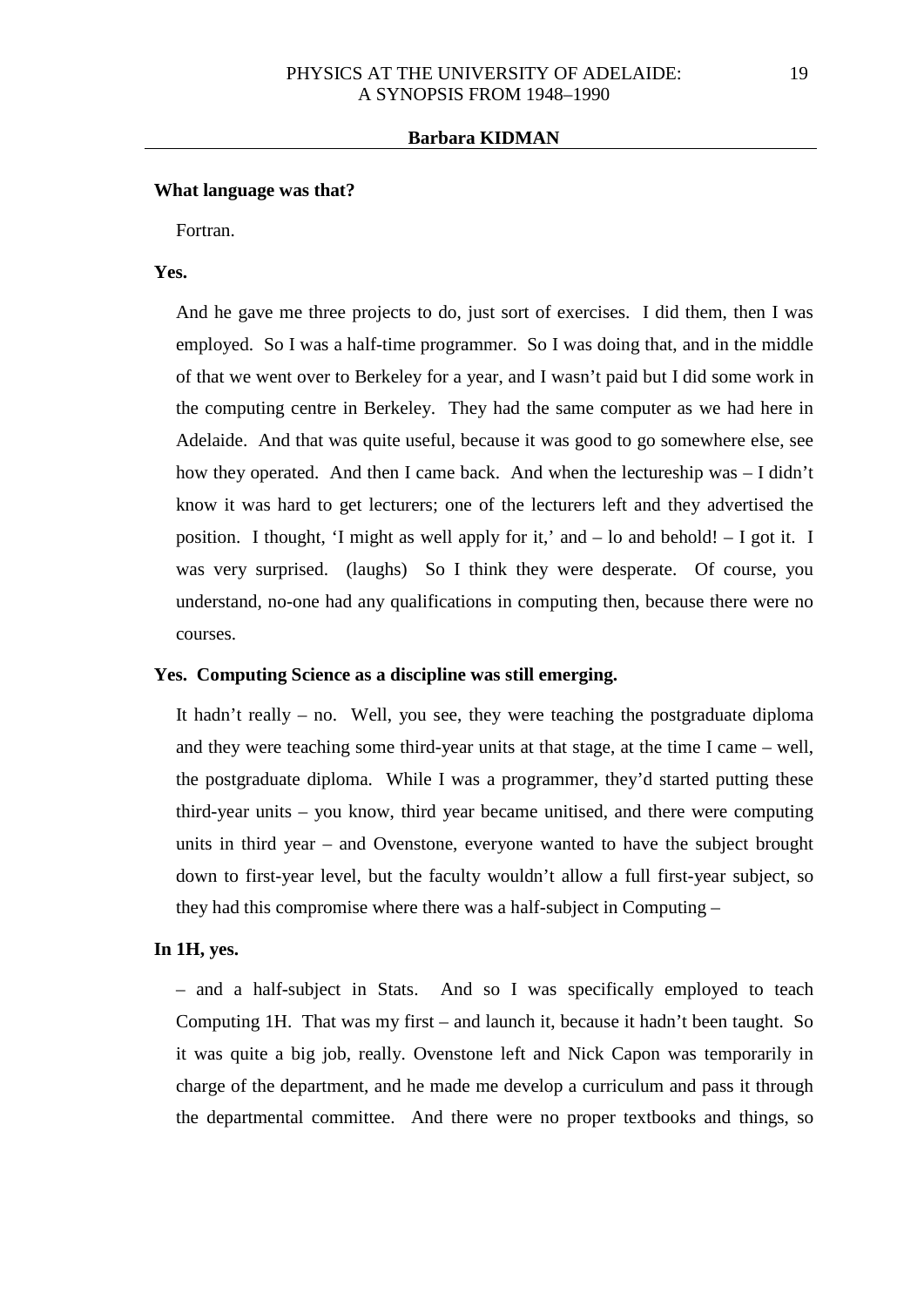that's how we started. And, of course, the rest of the university thought that Computer Science was programming.

## **Yes.**

And we tried to emphasise that it wasn't just programming. So anyway, that's how I got into the department. And I also was very involved in introducing the second-year courses. Professor Frank Hirst came from Melbourne and he was an uninspiring man, very uninspiring man. And he didn't really – he knew some computing, but he wasn't a leader, really. But anyway, we managed to get this second-year course into the curriculum when they were all unitised, when the second-year courses were unitised, because there was a lot of opposition from Mathematical Physics in the Science [Faculty] – in fact, I think the experience in the Science Faculty led to the split of the – you know, the Maths leaving the faculty.

# **Maths going to a separate faculty.**

Because the Computer Science didn't get any support from the Faculty of Science, really.

# **Why do you think Mathematical Physics, in particular, would oppose – – –?**

Well, it was this business over students.

## **Oh, I see: just competition for [students].**

It was just competition for students. Because they didn't have many students, and it was difficult for students to select. Applied Maths didn't have any difficulty getting students, because obviously it's a service course.

## **Yes.**

And I don't think Physics had any difficulty at the second-year level, because it was again a service course for Engineering.

# **That's right; for Engineering students and – – –.**

But, I mean, they were a bit touchy in third year about it, because they didn't have many third-year students. And then, in computing, when the Electrical Engineering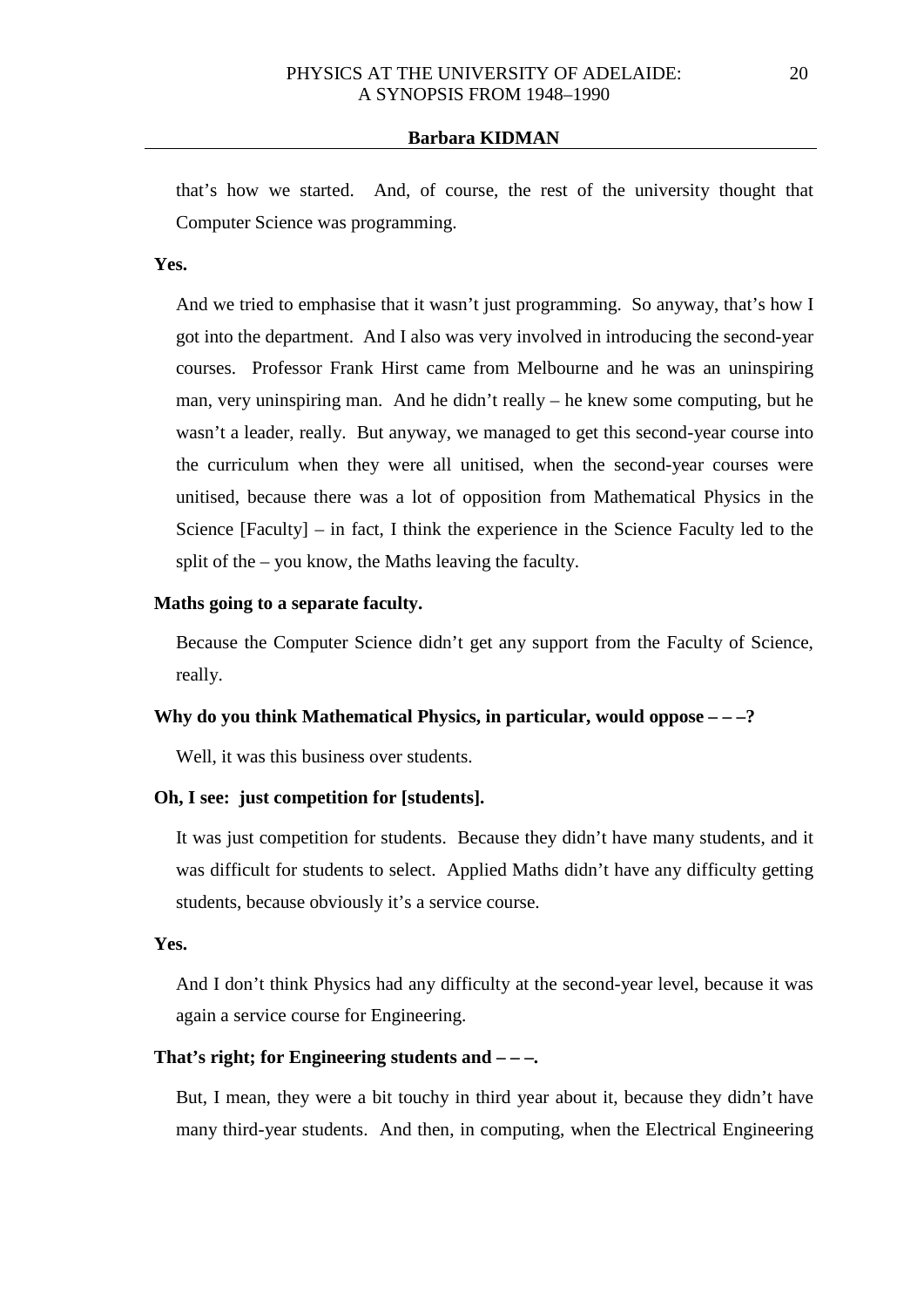took up second-year Computing, that made a big difference. Second-year Computing became a service course for Electrical Engineering. It was compulsory. We had a tailored course for them. So then I sort of really almost forgot my physics.

# **Yes. A lot of the undergraduate course structure was being determined by looking for opportunities to compete for students.**

It has. Had you realised that in other areas?

**Yes. And then – this is looking from the perspective of Physics – Physics has, over the years, lost the service teaching because the Engineering Faculty have filled their –**

What – do they do their own?

**– filled their courses with engineering topics. And that's led to a lot of difficulties. And the Medical Faculty did the same thing.** 

Yes. Yes. And, I mean, I don't know – to me, Physics and Chemistry are basic subjects. They're very important subjects.

**Later on we went through the – what was really the Postmodern era, I suppose, when the whole notion of disciplines started to go out of favour. Do you have any reflections on physics as a discipline, computer science as a discipline, and that there's something unique – – –?**

Well, they are disciplines, but I am aware that everything interacts with everything else and there's so much work in the biological sphere now involves basic physics and chemistry, and of course computing is involved in everything. So I think it's inevitable that the sort of strict division into disciplines would go. That's my feeling now. But, I mean, I still would like every science student to do Physics and Chemistry, and Maths.

# **Yes. But I think particularly of, say, Bert Green, who did some work in the area of biology. He came to it as a mathematical physicist.**

Yes.

# **There was something special that he brought to those problems, don't you think?**

That's right. I do. And I think that it's a lot easier for a physicist or a mathematician or a mathematical physicist to come into biology than it is in reverse.